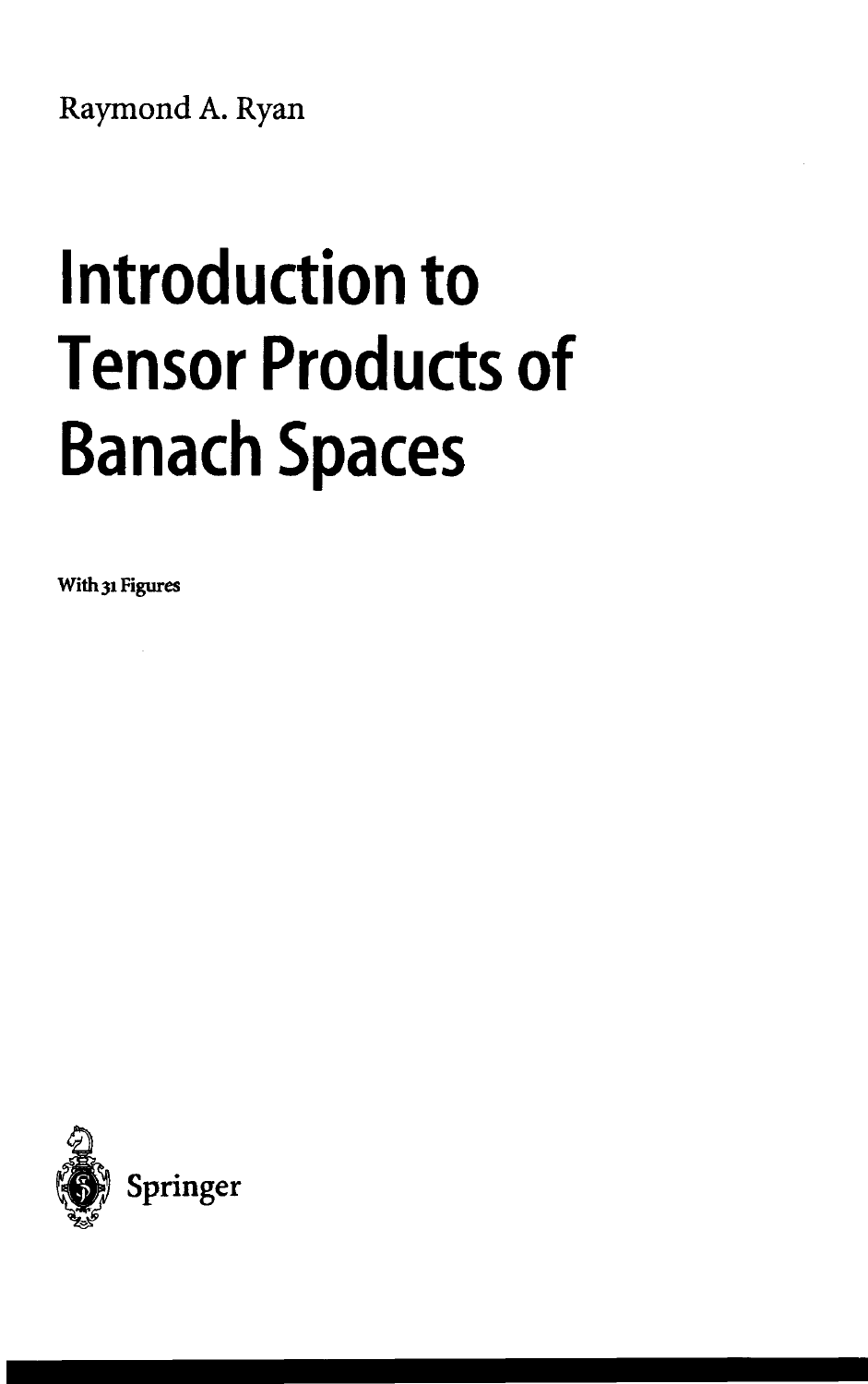## **Contents**

| $\mathbf{1}$     | $\mathbf{1}$ |                                                                 |                |  |
|------------------|--------------|-----------------------------------------------------------------|----------------|--|
|                  | 1.1          | Tensor Products of Vector Spaces                                | $\mathbf{1}$   |  |
|                  | 1.2          | Tensor Products and Linearization                               | $\overline{5}$ |  |
|                  | 1.3          | Tensors as Linear Mappings or Bilinear Forms                    | $\overline{7}$ |  |
|                  | 1.4          | Tensor and Trace Duality                                        | $\overline{9}$ |  |
|                  | 1.5          | Examples and Applications                                       | 10             |  |
|                  | $1.6\,$      |                                                                 | 12             |  |
| $\boldsymbol{2}$ |              | The Projective Tensor Product                                   | 15             |  |
|                  | 2.1          |                                                                 | 15             |  |
|                  | 2.2          |                                                                 | 22             |  |
|                  | 2.3          | $L_1(\mu)\hat{\otimes}_{\pi} X$ and the Bochner Integral        | 25             |  |
|                  | 2.4          |                                                                 | 30             |  |
|                  | 2.5          | Rademacher Techniques                                           | 32             |  |
|                  | 2.6          | Nuclear Bilinear Forms and Operators                            | 39             |  |
|                  | 2.7          |                                                                 | 42             |  |
| 3                |              | The Injective Tensor Product                                    | 45             |  |
|                  | 3.1          |                                                                 | 45             |  |
|                  | 3.2          |                                                                 | 49             |  |
|                  | 3.3          | $L_1(\mu)\hat{\otimes}_{\varepsilon} X$ and the Pettis Integral | 51             |  |
|                  | 3.4          |                                                                 | 57             |  |
|                  | 3.5          |                                                                 | 62             |  |
|                  | 3.6          |                                                                 | 68             |  |
| 4                |              | The Approximation Property                                      | 71             |  |
|                  | 4.1          | The Approximation Property                                      | 71             |  |
|                  | 4.2          | Reflexivity of Tensor Products                                  | 82             |  |
|                  | 4.3          |                                                                 | 87             |  |
|                  | 4.4          |                                                                 | 91             |  |
| 5                |              | The Radon-Nikodým Property                                      | 93             |  |
|                  | 5.1          | Vector Measures and the Radon-Nikodým Property                  | 93             |  |
|                  | 5.2          | Tensor Products and Vector Measures 103                         |                |  |
|                  | 5.3          |                                                                 |                |  |
|                  |              |                                                                 |                |  |